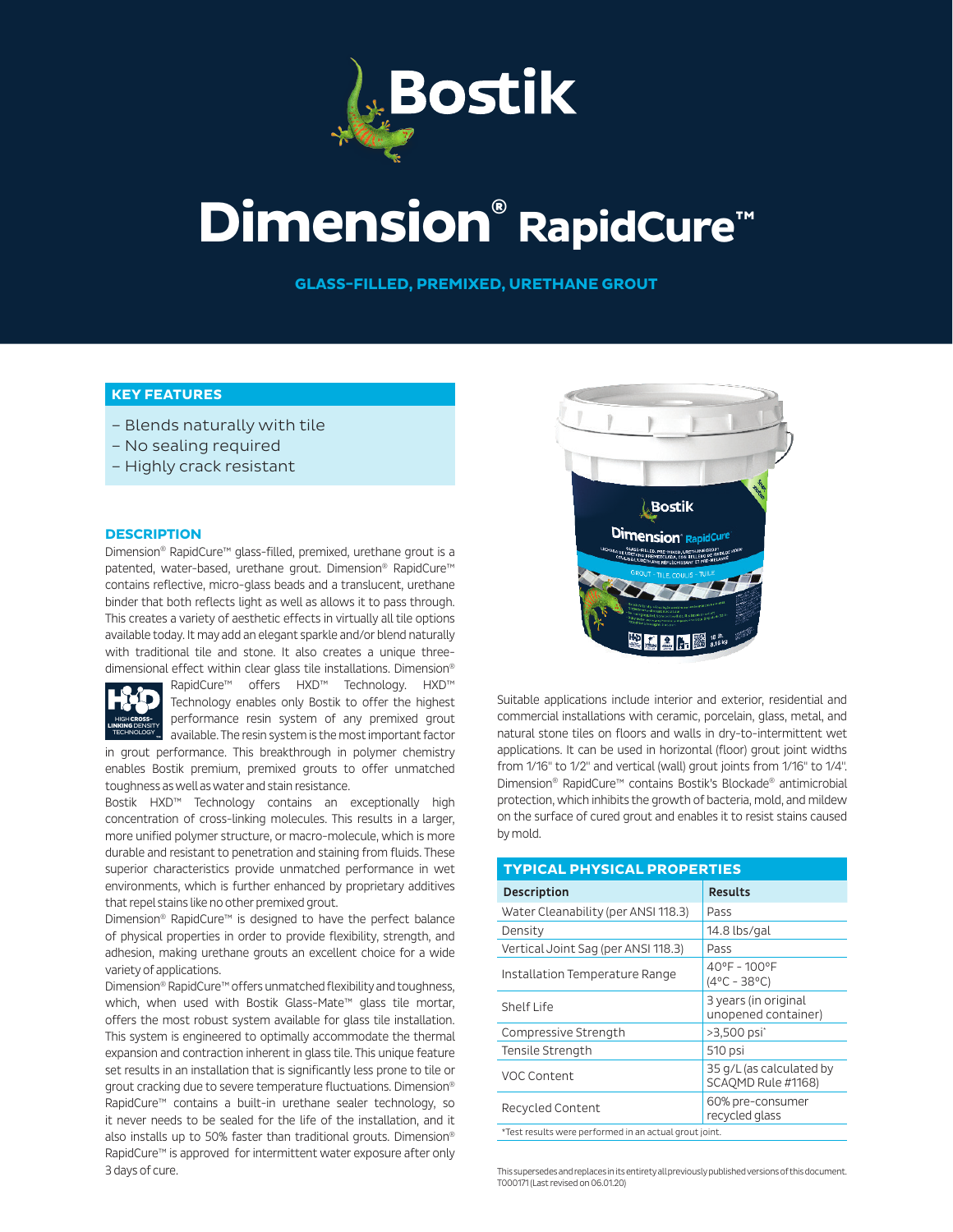Dimension® RapidCure™ is a revolutionary new technology that employs state-of-the-art urethane chemistry. As of yet, there is no current ANSI or ASTM standard for this technology (ANSI 118.3 pertains only to epoxy grout products); however, for comparative purposes, physical properties are on previous page; chemical properties are at right.

#### **PRODUCT BENEFITS**

- Unique reflective appearance
- 3 day intermittent water exposure
- No color fading, streaking, or shading
- Chemical and stain resistant
- No sealing required ever!
- Highly crack resistant
- Premixed and ready to use
- Fast, easy installation—installs up to 50% faster than other grouts
- Excess product can be saved and used later (when stored properly in original container)
- UV stable—Colors will not yellow or fade
- Bostik's Blockade® antimicrobial protection
- Dust-free mixing
- Easy water cleanup
- Non-sag formula ideal for vertical surfaces
- May contribute to USGBC LEED® Credits: MR 4.1 & 4.2 (Recycled Content) and EQ 4.1 (Low-Emitting Materials)
- Does not contribute to efflorescence
- Flexible to expand and contract naturally with glass tile

#### **DIRECTIONS FOR USE**

Read and understand this technical data sheet and associated material safety data sheet completely before beginning. Always use protective clothing (gloves and eye protection) when working with grout. When installing tile, follow applicable ANSI, TCNA and NTCA installation standards.

#### **INSTALLATION**

PRIOR TO GROUTING FULL INSTALLATION, APPLY TO A TEST AREA TO BECOME FAMILIAR WITH APPLICATION AND TO ENSURE PRODUCT SATISFACTION.

#### **PREPARATION PRIOR TO APPLYING GROUT**

1. Ensure tile is firmly set and mortar is completely dry.

- NOTE: When waterproofing, ensure waterproofing products are installed over the mud bed (not under). Wait at least 24 hours after setting tile before grouting with Dimension® RapidCure™. Always follow tile manufacturer's instructions before grouting.
- 2. Remove all spacers, water, debris, and adhesive from tile joints. Make sure the tile and the grout joints are clean and free of any contaminants that may inhibit the bond. For best results, the surface of tile should be at room temperature (70°F/21°C to 75°F/24°C). Urethane materials are affected by temperature and humidity variations. Cool temperatures and/or high humidity will slow cure time.
- 3. To facilitate cleaning, it is helpful to pre-seal porous or mattefinished surfaces (including unglazed porcelain, matte-finished glazed tile, and matte glass) with a water-based sealer (natural stone) or grout release (tile), including sides of natural stone. The textured surfaces of these tiles allow the grout to settle into the textured surfaces during application, making it more difficult to easily clean. For glass, metal, marble, stone, and other soft tiles, prepare a mockup and test the grout to ensure compatibility and that the grout may be installed without scratching the tile.
- 4. Prior to regrouting existing grout joints, completely remove all of the old grout and any surface contaminants. Rinse any residual material out of grout joints, then allow joints to completely dry before regrouting.

#### **TYPICAL WORKING PROPERTIES**

| <b>Description</b>                                                       | <b>Time</b> |  |
|--------------------------------------------------------------------------|-------------|--|
| Working Time                                                             | 3 hours     |  |
| Tack-Free Time                                                           | 8 hours     |  |
| Ready for Light Foot Traffic                                             | 24 hours    |  |
| Ready for Heavy Foot Traffic                                             | 3 days      |  |
| Stain Resistant (Food, Beverages, etc.)                                  | 3 days      |  |
| Cure Time Before Intermittent Water Exposure<br>(>70°F/21°C and <50% RH) | 3 days      |  |

## **CHEMICAL RESISTANCE PROPERTIES (PER ASTM C267)**

| <b>Chemical Resistance</b>        | <b>Typically Found In</b>                               | <b>Results</b> |
|-----------------------------------|---------------------------------------------------------|----------------|
| Acetic Acid (3%)                  | Vinegar                                                 | Pass           |
| Ammonium Chloride                 | Shampoo                                                 | Pass           |
| Citric Acid Solution<br>(100 q/L) | Household<br>Cleaners                                   | Pass           |
| Lactic Acid                       | Milk                                                    | Pass           |
| Phosphoric Acid (10%)             | Household<br>Cleaners                                   | Pass           |
| Sulfamic Acid (10%)               | Cleaning Agents                                         | Pass           |
| Sodium Hypochlorite<br>$(1:1)$ 3% | Bleach, Household<br>Chemicals,<br><b>Disinfectants</b> | Pass           |
| Hydrochloric Acid (10%)           | Muriatic Acid                                           | Pass           |

Results shown are typical and reflect test procedures used by the Tile Council of North America (TCNA).

#### **APPLICATION OF GROUT**

.

1. Lightly dampen a sponge with clean water and apply to the top of the tile in a 2 to 10 square-foot area (an arm's length). Wet tile



enough to dampen while ensuring water is not pooling in grout joints.

**INSTALLATION TIP:** Add 1 tablespoon of Dawn® dishwashing liquid per gallon of water and use to pre-wet tile to act as a grout release on matte finished tile surfaces.

NOTE: Do not use Dawn® dishwashing liquid in water used to clean up grout after application.

#### **WHILE SPREADING GROUT**

2. Grout small areas at a time. Typically grout a 2 to 10 square-foot area (an arm's length) or an area you can comfortably grout in 2 to 3 minutes. It is more a matter of time spent



spreading grout than distance covered. Spreading too far without cleaning within two to three minutes will allow the grout to begin to cure on the surface of the tile and create haze issues. Work grout back and forth along the joint holding the float at a 45 degree angle to the face of the tile ensuring grout joints are completely packed. While grouting, be sure you have enough product on the surface of the tile

while grouting so you can easily move it around and pack the joints. Then hold the float at a 90 degree angle to the face of the tile and moving the trowel at a 45 degree angle to the line of the grout joint remove the excess grout with the



float. This should remove 95% of the grout from the tile surface. NOTE: For best results, do not grout a large area and make sure to clean as you go.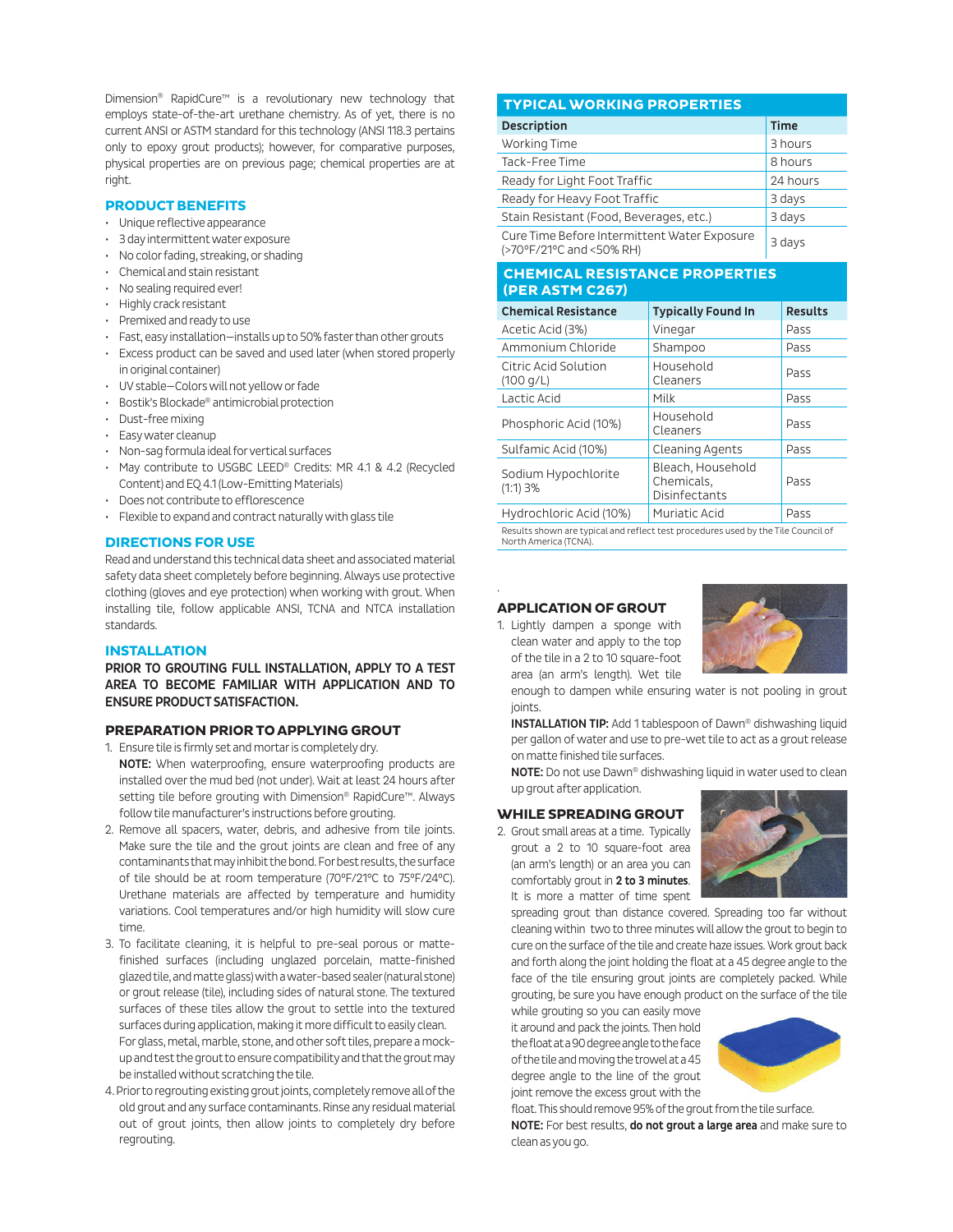#### **INITIAL CLEANUP**

We recommend using a sponge with a blue microfiber on one side and two rinse buckets as follows:

- 1. Double-rinse your sponge before each cleaning by dipping the sponge into the first bucket of water and then the second bucket of water. Squeeze sponge after rinsing in each bucket.
- 2. Using the yellow side of the sponge, lightly work the sponge in a circular motion to loosen grout residue on the surface of the tile and tool and form the grout joints. Now dip the sponge in the second bucket of water. Using the blue side of the sponge, hold the sponge flat on the surface of the tile and wipe off excess grout residue at a 45 degree angle to the grout joints.
- 3. Repeat this process once and then move on to the next grouting area. Remember not to spread an area larger than you can clean within 2 to 3 minutes.
- 4. Change the first bucket of rinse water approximately every 50 to 100 square feet or when the second bucket of rinse water no longer appears clean or clear. This avoids redepositing the clear urethane binder back on the surface of the tile.
- 5. There is no need to change both buckets of rinse water as you simply move the second bucket into the first bucket position and place the fresh bucket of rinse water in the second bucket position. This saves time and water!

Check your work as you clean. Repair any low spots with additional grout. DO NOT over wash grout joints.

**INSTALLATION TIP:** If working alone, only grout as far as you can reach (arm's length) before cleaning. If working as a team, one person should grout, while the other(s) are cleaning immediately (no more than 2 to 3 minutes) behind the first person.

6. Squeeze as much water out of sponge as possible before placing on tile.



7. Place sponge flat on tile surface and use very light pressure to ensure a full, flush grout joint.





Use light pressure and keep sponge flat on tile surface.

Do not bend sponge as this pulls grout from the joint.

#### **AFTER SPREADING GROUT**

If this process is followed consistently, the only grout residue remaining should be easily removed by moving a dry cotton (white and lint free) or microfiber cloth across the surface of the tile in a circular motion two or three times.

After grouting for approximately 1½ hours, inspect the area to see if you notice a film/haze on the surface of the tile. If you notice a film or haze, lightly tap the grout joints with your finger to ensure the joint is firm and the grout does not transfer to your finger tip. When joint is firm, use an alcohol-based clear glass cleaner (for luxury vinyl tile, test first on a separate piece for compatibility) to remove any residual film or haze.

Spray alcohol-based clear glass cleaner on a nylon cleaning pad (such as a microfiber towel or 3M® Doodlebug™) designed for delicate surfaces. Rub the cleaning pad lightly over the urethane haze on the

| <b>18 LB. UNIT COVERAGE CHART (FT2)</b>                                                           |                              |                 |                              |                 |                             |                 |  |  |
|---------------------------------------------------------------------------------------------------|------------------------------|-----------------|------------------------------|-----------------|-----------------------------|-----------------|--|--|
| <b>Tile Size</b>                                                                                  | $\frac{1}{16}$ <sup>11</sup> | $\frac{1}{8}$ " | $\frac{3}{16}$ <sup>11</sup> | $\frac{1}{4}$ " | 3/8"                        | $\frac{1}{2}$ " |  |  |
| $1'' \times 1'' \times \frac{1}{4}''$                                                             | 63                           | 32              |                              |                 |                             |                 |  |  |
| $2''$ x $2''$ x $\frac{1}{4}''$                                                                   | 126                          | 63              |                              |                 |                             |                 |  |  |
| $3''$ x 6" x $\frac{5}{16}$ "                                                                     | 402                          | 206             | 140                          | 108             |                             |                 |  |  |
| 4" x 4" x %"                                                                                      | 382                          | 196             | 134                          | 102             |                             |                 |  |  |
| $4\frac{1}{4}$ " x $4\frac{1}{4}$ " x $\frac{5}{16}$ "                                            | 214                          | 107             | 71                           | 54              | 36                          | 27              |  |  |
| $4" \times 8" \times 16"$                                                                         | 168                          | 84              | 56                           | 42              | 28                          | 21              |  |  |
| $6" \times 6" \times ½"$                                                                          | 189                          | 95              | 63                           | 47              | 32                          | 24              |  |  |
| $8'' \times 8'' \times 3''$                                                                       | 337                          | 168             | 112                          | 84              | 56                          | 42              |  |  |
| 12" x 12" x %"                                                                                    | 505                          | 253             | 168                          | 126             | 84                          | 63              |  |  |
| 13" x 13" x %"                                                                                    | 547                          | 274             | 182                          | 137             | 91                          | 68              |  |  |
| 16" x 16" x %"                                                                                    | 673                          | 337             | 224                          | 168             | 112                         | 84              |  |  |
| 18" x 18" x %"                                                                                    | 758                          | 379             | 253                          | 189             | 126                         | 95              |  |  |
| 24" x 24" x %"                                                                                    | 1010                         | 505             | 337                          | 253             | 168                         | 126             |  |  |
| <b>9 LB. UNIT COVERAGE CHART (FT2)</b>                                                            |                              |                 |                              |                 |                             |                 |  |  |
| Tile Size                                                                                         | $\frac{1}{16}$               | $\frac{1}{8}$ " | $\frac{3}{16}$ <sup>11</sup> | $\frac{1}{4}$ " | $\frac{3}{8}$ <sup>11</sup> | $\frac{1}{2}$ " |  |  |
| $1''$ x $1''$ x $\frac{1}{4}''$                                                                   | 32                           | 16              |                              | ÷               | ÷                           |                 |  |  |
| $2" \times 2" \times 7"$                                                                          | 63                           | 32              |                              |                 |                             |                 |  |  |
| $3''$ x 6" x %"                                                                                   | 201                          | 103             | 70                           | 54              |                             |                 |  |  |
| $4" \times 4" \times \frac{5}{16}$                                                                | 191                          | 98              | 67                           | 51              | Ξ,                          | ÷               |  |  |
| $4\frac{1}{4}$ " $\times$ $4\frac{1}{4}$ " $\times$ $\frac{5}{16}$ "                              | 107                          | 54              | 36                           | 27              | 18                          | 13              |  |  |
| $4" \times 8" \times 7"$                                                                          | 84                           | 42              | 28                           | 21              | 14                          | 11              |  |  |
| $6" \times 6" \times ½"$                                                                          | 95                           | 47              | 32                           | 24              | 16                          | 12              |  |  |
| $8" \times 8" \times 3"$                                                                          | 168                          | 84              | 56                           | 42              | 28                          | 21              |  |  |
| 12" x 12" x 3/ <sub>8</sub> "                                                                     | 253                          | 126             | 84                           | 63              | 42                          | 32              |  |  |
| 13" x 13" x %"                                                                                    | 274                          | 137             | 91                           | 68              | 46                          | 34              |  |  |
| 16" x 16" x %"                                                                                    | 337                          | 168             | 112                          | 84              | 56                          | 42              |  |  |
| 18" x 18" x %"                                                                                    | 379                          | 189             | 126                          | 95              | 63                          | 47              |  |  |
| 24" x 24" x %"                                                                                    | 505                          | 253             | 168                          | 126             | 84                          | 63              |  |  |
| Average coverage per container - coverage will vary based on tile size, joint<br>width and depth. |                              |                 |                              |                 |                             |                 |  |  |

#### tile being careful not to disturb the grout joints.

Excessive haze may require a direct spray on the surface of the tile, more dwell time, or repeated cleaning. Do not flood surface with cleaner. Allow cleaner to rest on the tile/stone surface for at least 60 seconds to ensure sufficient penetration. Use a damp sponge and clean water to rinse and remove film and cleaner. Finish by drying the tile surface with a clean towel or cloth. Remove any remaining film/haze before moving to next area to be grouted. This process eliminates the chances of having to go back for secondary haze removal (next day).

NOTE: Videos for the prevention and removal of haze are available at www.youtube.com/BostikUSA.

# **RESIDUAL HAZE**

If additional haze removal is necessary, Bostik Blaze™ Urethane Grout Haze Cleaner or Texspar Plus™ may be used. Make sure the grout is sufficiently cured to withstand light finger pressure without losing form. The approximate waiting time before additional cleaning is 3 hours in low humidity/warm temperature (<50% RH and >70°F/21°C) environments and 6 hours in high humidity/cool temperature (>50% RH and <70°F/21°C) environments. Spray Blaze™ on a nylon cleaning pad (such as a 3M® Doodlebug™) designed for delicate surfaces. Rub the cleaning pad lightly over the urethane haze on the tile being careful not to disturb the grout joints.

Excessive haze may require direct spray on surface, more dwell time, or repeated cleaning. Do not flood surface with cleaner. Allow Blaze™ to rest on the tile/stone surface for at least 60 seconds to ensure sufficient penetration. Use a damp sponge and clean water to remove film and cleaner.